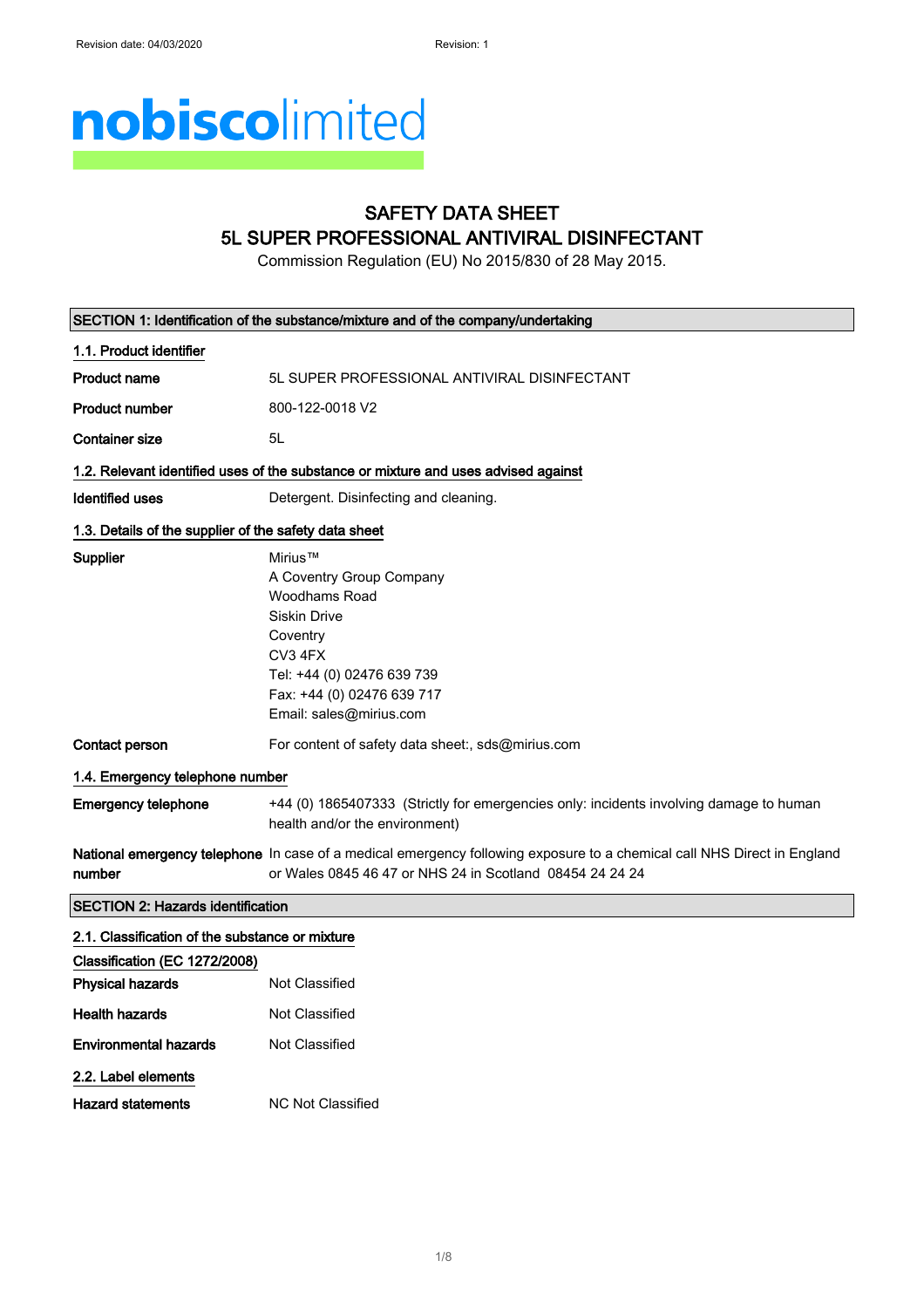| <b>Precautionary statements</b> | P264 Wash contaminated skin thoroughly after handling.<br>P262 Do not get in eyes, on skin, or on clothing.<br>P305+P351+P338 IF IN EYES: Rinse cautiously with water for several minutes. Remove<br>contact lenses, if present and easy to do. Continue rinsing.<br>P337+P313 If eye irritation persists: Get medical advice/attention.<br>P501 Dispose of contents/ container in accordance with local regulations. |
|---------------------------------|-----------------------------------------------------------------------------------------------------------------------------------------------------------------------------------------------------------------------------------------------------------------------------------------------------------------------------------------------------------------------------------------------------------------------|
| Detergent labelling             | $\leq 5\%$ disinfectants                                                                                                                                                                                                                                                                                                                                                                                              |

## 2.3. Other hazards

This product does not contain any substances classified as PBT or vPvB.

| <b>SECTION 3: Composition/information on ingredients</b>                        |                                                                                                                                                                                                                                                                   |  |
|---------------------------------------------------------------------------------|-------------------------------------------------------------------------------------------------------------------------------------------------------------------------------------------------------------------------------------------------------------------|--|
| 3.2. Mixtures                                                                   |                                                                                                                                                                                                                                                                   |  |
| <b>Composition comments</b>                                                     | None of the ingredients are required to be listed.                                                                                                                                                                                                                |  |
| <b>SECTION 4: First aid measures</b>                                            |                                                                                                                                                                                                                                                                   |  |
| 4.1. Description of first aid measures                                          |                                                                                                                                                                                                                                                                   |  |
| Inhalation                                                                      | Move affected person to fresh air at once. Rinse nose and mouth with water. Get medical<br>attention if any discomfort continues.                                                                                                                                 |  |
| Ingestion                                                                       | Never give anything by mouth to an unconscious person. Do not induce vomiting. Rinse<br>mouth thoroughly with water. Get medical attention if any discomfort continues.                                                                                           |  |
| <b>Skin contact</b>                                                             | Rinse immediately with plenty of water. Remove contaminated clothing. Get medical attention<br>if irritation persists after washing.                                                                                                                              |  |
| Eye contact                                                                     | Rinse immediately with plenty of water. Remove any contact lenses and open eyelids wide<br>apart. Continue to rinse for at least 15 minutes. Get medical attention if irritation persists after<br>washing. Show this Safety Data Sheet to the medical personnel. |  |
|                                                                                 | 4.2. Most important symptoms and effects, both acute and delayed                                                                                                                                                                                                  |  |
| <b>Skin contact</b>                                                             | Prolonged contact may cause redness, irritation and dry skin.                                                                                                                                                                                                     |  |
| Eye contact                                                                     | May cause temporary eye irritation.                                                                                                                                                                                                                               |  |
| 4.3. Indication of any immediate medical attention and special treatment needed |                                                                                                                                                                                                                                                                   |  |
| Notes for the doctor                                                            | No specific recommendations.                                                                                                                                                                                                                                      |  |
|                                                                                 | <b>SECTION 5: Firefighting measures</b>                                                                                                                                                                                                                           |  |
| 5.1. Extinguishing media                                                        |                                                                                                                                                                                                                                                                   |  |
| Suitable extinguishing media                                                    | The product is not flammable. Use fire-extinguishing media suitable for the surrounding fire.<br>Foam, carbon dioxide or dry powder.                                                                                                                              |  |
| 5.2. Special hazards arising from the substance or mixture                      |                                                                                                                                                                                                                                                                   |  |
| <b>Hazardous combustion</b><br>products                                         | Thermal decomposition or combustion products may include the following substances: Oxides<br>of carbon. Toxic gases or vapours.                                                                                                                                   |  |
| 5.3. Advice for firefighters                                                    |                                                                                                                                                                                                                                                                   |  |
| Protective actions during<br>firefighting                                       | Control run-off water by containing and keeping it out of sewers and watercourses.                                                                                                                                                                                |  |
| Special protective equipment<br>for firefighters                                | Wear positive-pressure self-contained breathing apparatus (SCBA) and appropriate protective<br>clothing.                                                                                                                                                          |  |
| <b>SECTION 6: Accidental release measures</b>                                   |                                                                                                                                                                                                                                                                   |  |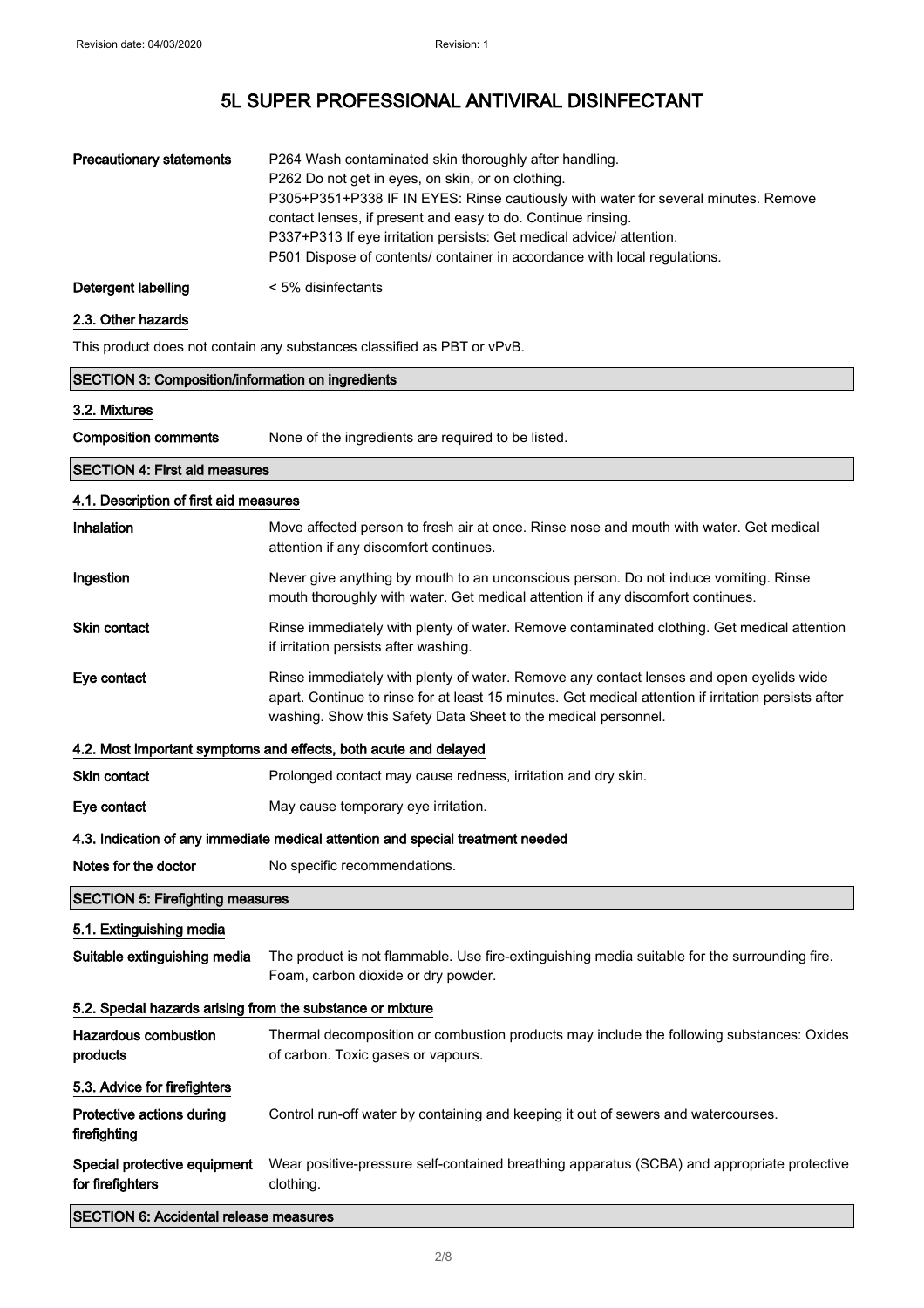|                                                                                        | 6.1. Personal precautions, protective equipment and emergency procedures                                                                                                                                                                                                                                                                                                                                                                                                                                                                                                             |  |
|----------------------------------------------------------------------------------------|--------------------------------------------------------------------------------------------------------------------------------------------------------------------------------------------------------------------------------------------------------------------------------------------------------------------------------------------------------------------------------------------------------------------------------------------------------------------------------------------------------------------------------------------------------------------------------------|--|
| <b>Personal precautions</b>                                                            | For personal protection, see Section 8. In case of spills, beware of slippery floors and<br>surfaces.                                                                                                                                                                                                                                                                                                                                                                                                                                                                                |  |
| 6.2. Environmental precautions                                                         |                                                                                                                                                                                                                                                                                                                                                                                                                                                                                                                                                                                      |  |
| <b>Environmental precautions</b>                                                       | Collect and dispose of spillage as indicated in Section 13. Do not discharge into drains or<br>watercourses or onto the ground.                                                                                                                                                                                                                                                                                                                                                                                                                                                      |  |
| 6.3. Methods and material for containment and cleaning up                              |                                                                                                                                                                                                                                                                                                                                                                                                                                                                                                                                                                                      |  |
| Methods for cleaning up                                                                | Stop leak if safe to do so. Absorb in vermiculite, dry sand or earth and place into containers.<br>Flush contaminated area with plenty of water. Avoid the spillage or runoff entering drains,<br>sewers or watercourses.                                                                                                                                                                                                                                                                                                                                                            |  |
| 6.4. Reference to other sections                                                       |                                                                                                                                                                                                                                                                                                                                                                                                                                                                                                                                                                                      |  |
| Reference to other sections                                                            | For personal protection, see Section 8. See Section 11 for additional information on health<br>hazards. For waste disposal, see Section 13.                                                                                                                                                                                                                                                                                                                                                                                                                                          |  |
| <b>SECTION 7: Handling and storage</b>                                                 |                                                                                                                                                                                                                                                                                                                                                                                                                                                                                                                                                                                      |  |
| 7.1. Precautions for safe handling                                                     |                                                                                                                                                                                                                                                                                                                                                                                                                                                                                                                                                                                      |  |
| <b>Usage precautions</b>                                                               | Provide adequate ventilation. Avoid contact with skin and eyes.                                                                                                                                                                                                                                                                                                                                                                                                                                                                                                                      |  |
| Advice on general<br>occupational hygiene                                              | No specific hygiene procedures recommended but good personal hygiene practices should<br>always be observed when working with chemical products. Wash at the end of each work shift<br>and before eating, smoking and using the toilet.                                                                                                                                                                                                                                                                                                                                              |  |
|                                                                                        | 7.2. Conditions for safe storage, including any incompatibilities                                                                                                                                                                                                                                                                                                                                                                                                                                                                                                                    |  |
| <b>Storage precautions</b>                                                             | Store in tightly-closed, original container in a dry, cool and well-ventilated place.                                                                                                                                                                                                                                                                                                                                                                                                                                                                                                |  |
| 7.3. Specific end use(s)                                                               |                                                                                                                                                                                                                                                                                                                                                                                                                                                                                                                                                                                      |  |
| Specific end use(s)                                                                    | The identified uses for this product are detailed in Section 1.2.                                                                                                                                                                                                                                                                                                                                                                                                                                                                                                                    |  |
| <b>SECTION 8: Exposure controls/Personal protection</b>                                |                                                                                                                                                                                                                                                                                                                                                                                                                                                                                                                                                                                      |  |
| 8.1. Control parameters                                                                |                                                                                                                                                                                                                                                                                                                                                                                                                                                                                                                                                                                      |  |
| Ingredient comments                                                                    | None of the ingredients are required to be listed.                                                                                                                                                                                                                                                                                                                                                                                                                                                                                                                                   |  |
| ALKYL (C12-16) DIMETHYLBENZYL AMMONIUM CHLORIDE (ADBAC/BKC (C12-16)) (CAS: 68424-85-1) |                                                                                                                                                                                                                                                                                                                                                                                                                                                                                                                                                                                      |  |
| <b>DNEL</b><br><b>PNEC</b>                                                             | Workers - Dermal; Long term systemic effects: 5.7 mg/kg/day<br>Workers - Inhalation; Long term systemic effects: 3.96 mg/m <sup>3</sup><br>General population - Oral; Long term systemic effects: 3.4 mg/kg/day<br>General population - Dermal; Long term systemic effects: 3.4 mg/kg/day<br>General population - Inhalation; Long term systemic effects: 1.64 mg/m <sup>3</sup><br>- Fresh water; 0.001 mg/l<br>Intermittent release, Fresh water; 0 mg/l<br>marine water; 0.001 mg/l<br>STP; 0.4 mg/l<br>Sediment (Freshwater); 12.27 mg/kg<br>Sediment (Marinewater); 13.09 mg/kg |  |
|                                                                                        | Soil; 7 mg/kg                                                                                                                                                                                                                                                                                                                                                                                                                                                                                                                                                                        |  |

### 8.2. Exposure controls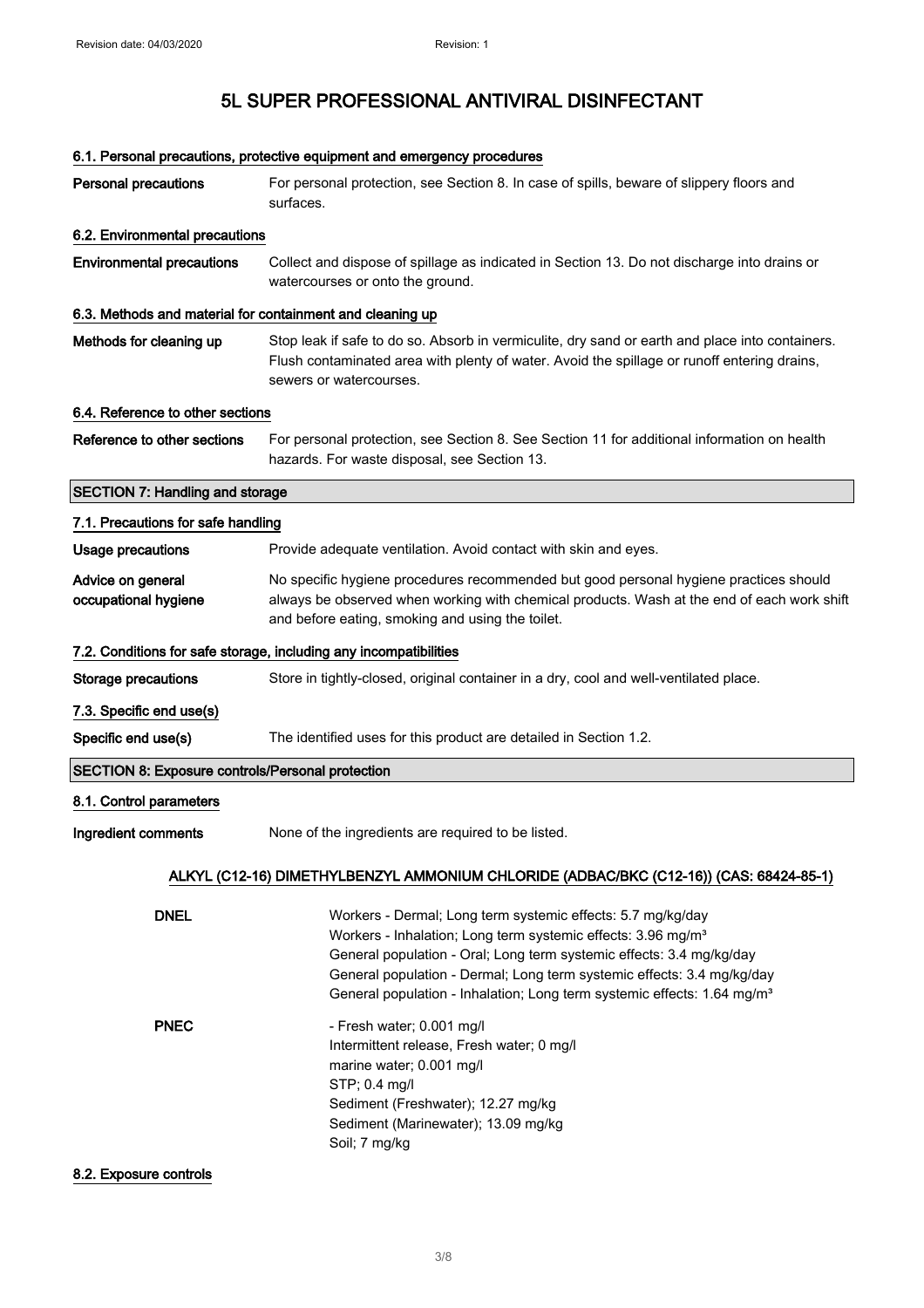## Protective equipment

m

| Appropriate engineering<br>controls       | Provide adequate ventilation.                                                                                                                                                                                                                                        |
|-------------------------------------------|----------------------------------------------------------------------------------------------------------------------------------------------------------------------------------------------------------------------------------------------------------------------|
| Eye/face protection                       | No specific eye protection required during normal use.                                                                                                                                                                                                               |
| Hand protection                           | For users with sensitive skin, it is recommended that suitable protective gloves are worn.                                                                                                                                                                           |
| Other skin and body<br>protection         | Wear appropriate clothing to prevent repeated or prolonged skin contact. Use appropriate skin<br>cream to prevent drying of skin.                                                                                                                                    |
| Hygiene measures                          | When using do not eat, drink or smoke. Good personal hygiene procedures should be<br>implemented. Wash hands and any other contaminated areas of the body with soap and<br>water before leaving the work site. Use appropriate skin cream to prevent drying of skin. |
| Respiratory protection                    | Respiratory protection not required.                                                                                                                                                                                                                                 |
| <b>Environmental exposure</b><br>controls | Avoid releasing into the environment.                                                                                                                                                                                                                                |

## SECTION 9: Physical and chemical properties

| 9.1. Information on basic physical and chemical properties |                                                                                                       |
|------------------------------------------------------------|-------------------------------------------------------------------------------------------------------|
| Appearance                                                 | Liquid.                                                                                               |
| Colour                                                     | Colourless.                                                                                           |
| Odour                                                      | Odourless.                                                                                            |
| pH                                                         | pH (concentrated solution): 10.0 typically                                                            |
| <b>Melting point</b>                                       | Not determined.                                                                                       |
| Initial boiling point and range                            | Not applicable.                                                                                       |
| Flash point                                                | Not determined.                                                                                       |
| <b>Evaporation rate</b>                                    | Not determined.                                                                                       |
| Flammability (solid, gas)                                  | Not applicable.                                                                                       |
| Upper/lower flammability or<br>explosive limits            | No information available.                                                                             |
| Vapour pressure                                            | Not determined.                                                                                       |
| Vapour density                                             | Not determined.                                                                                       |
| <b>Relative density</b>                                    | 1.000 typically @ 20°C                                                                                |
| Solubility(ies)                                            | Soluble in water.                                                                                     |
| <b>Partition coefficient</b>                               | No information available.                                                                             |
| Auto-ignition temperature                                  | Not determined.                                                                                       |
| <b>Decomposition Temperature</b>                           | Not determined.                                                                                       |
| <b>Viscosity</b>                                           | Not determined.                                                                                       |
| <b>Explosive properties</b>                                | There are no chemical groups present in the product that are associated with explosive<br>properties. |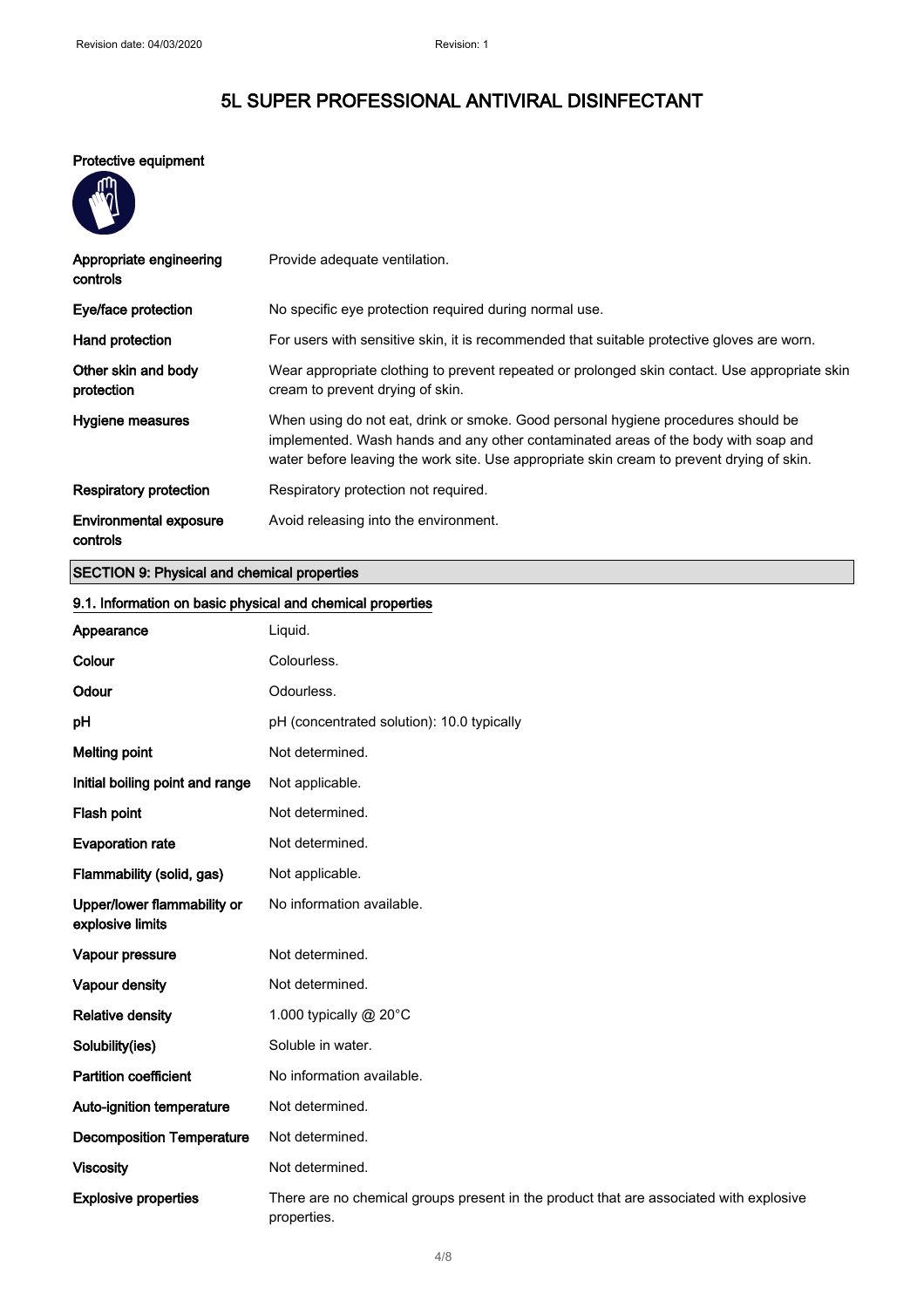| of a flame                                                          | Explosive under the influence Not considered to be explosive.                                                                      |
|---------------------------------------------------------------------|------------------------------------------------------------------------------------------------------------------------------------|
| <b>Oxidising properties</b>                                         | The mixture itself has not been tested but none of the ingredient substances meet the criteria<br>for classification as oxidising. |
| Comments                                                            | Information given is applicable to the product as supplied.                                                                        |
| 9.2. Other information                                              |                                                                                                                                    |
| Other information                                                   | Not relevant.                                                                                                                      |
| <b>SECTION 10: Stability and reactivity</b>                         |                                                                                                                                    |
| 10.1. Reactivity                                                    |                                                                                                                                    |
| <b>Reactivity</b>                                                   | There are no known reactivity hazards associated with this product.                                                                |
| 10.2. Chemical stability                                            |                                                                                                                                    |
| <b>Stability</b>                                                    | Stable at normal ambient temperatures.                                                                                             |
| 10.3. Possibility of hazardous reactions                            |                                                                                                                                    |
| Possibility of hazardous<br>reactions                               | Not applicable.                                                                                                                    |
| 10.4. Conditions to avoid                                           |                                                                                                                                    |
| Conditions to avoid                                                 | Avoid exposure to high temperatures or direct sunlight.                                                                            |
| 10.5. Incompatible materials                                        |                                                                                                                                    |
| <b>Materials to avoid</b>                                           | No specific material or group of materials is likely to react with the product to produce a<br>hazardous situation.                |
| 10.6. Hazardous decomposition products                              |                                                                                                                                    |
| Hazardous decomposition<br>products                                 | Does not decompose when used and stored as recommended.                                                                            |
| <b>SECTION 11: Toxicological information</b>                        |                                                                                                                                    |
| 11.1. Information on toxicological effects                          |                                                                                                                                    |
| <b>Toxicological effects</b>                                        | Information given is based on data of the components and of similar products.                                                      |
| Acute toxicity - oral<br>Notes (oral LD <sub>50</sub> )             | Based on available data the classification criteria are not met.                                                                   |
| Acute toxicity - dermal<br>Notes (dermal LD <sub>50</sub> )         | Based on available data the classification criteria are not met.                                                                   |
| Acute toxicity - inhalation<br>Notes (inhalation LC <sub>50</sub> ) | Based on available data the classification criteria are not met.                                                                   |
| Skin corrosion/irritation<br>Skin corrosion/irritation              | Not classified. Based on available data the classification criteria are not met.                                                   |
| Serious eye damage/irritation<br>Serious eye damage/irritation      | Based on available data the classification criteria are not met.                                                                   |
| <b>Respiratory sensitisation</b><br>Respiratory sensitisation       | Not sensitising. Based on available data the classification criteria are not met.                                                  |
| Skin sensitisation                                                  |                                                                                                                                    |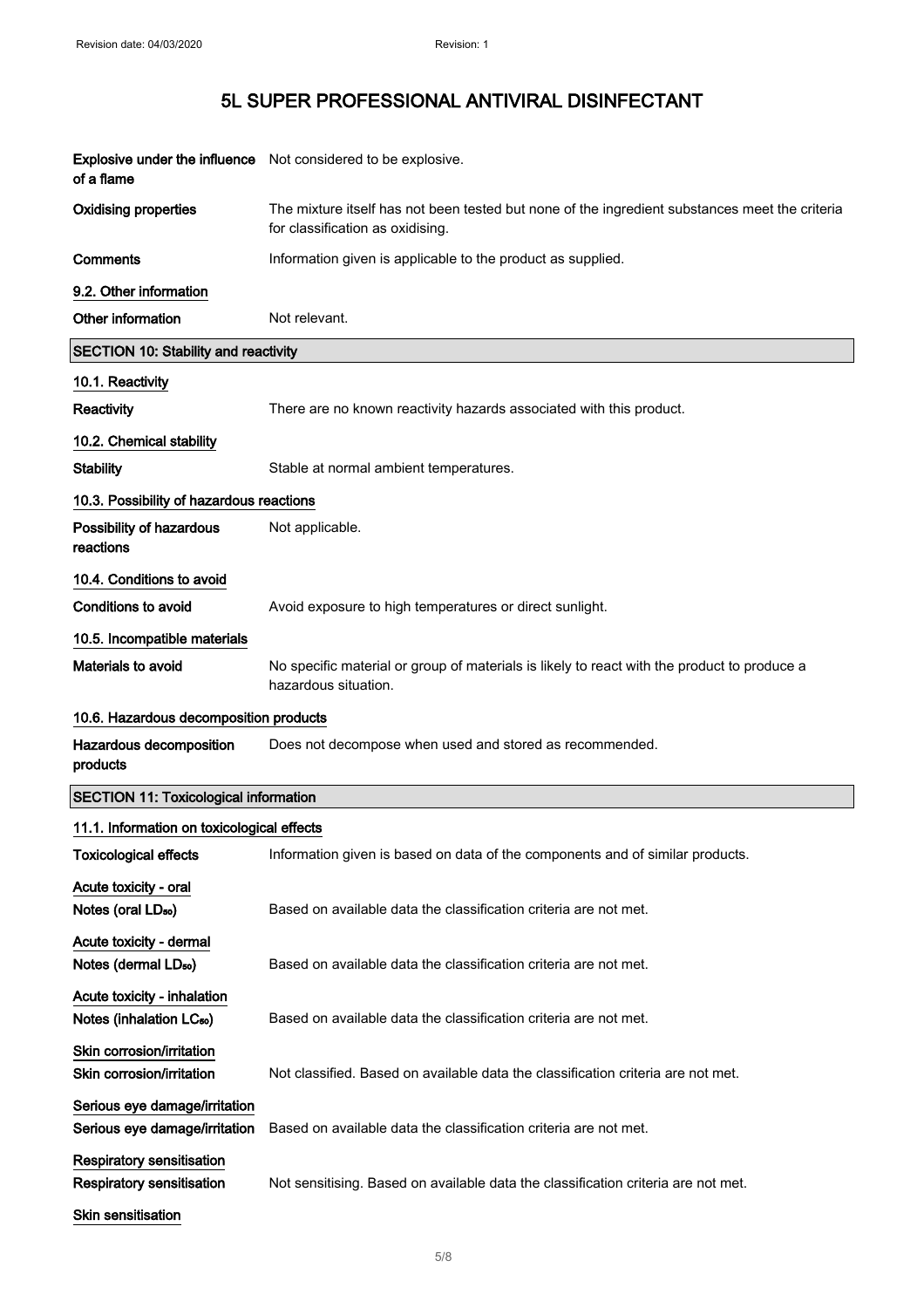| <b>Skin sensitisation</b>                                  | Not classified. Based on available data the classification criteria are not met.                                                                                                                                                                                                                                                                                                                                                                     |
|------------------------------------------------------------|------------------------------------------------------------------------------------------------------------------------------------------------------------------------------------------------------------------------------------------------------------------------------------------------------------------------------------------------------------------------------------------------------------------------------------------------------|
| Germ cell mutagenicity<br>Genotoxicity - in vitro          | Does not contain any substances known to be mutagenic.                                                                                                                                                                                                                                                                                                                                                                                               |
| Carcinogenicity<br>Carcinogenicity                         | Does not contain any substances known to be carcinogenic.                                                                                                                                                                                                                                                                                                                                                                                            |
| Reproductive toxicity<br>Reproductive toxicity - fertility | Does not contain any substances known to be toxic to reproduction.                                                                                                                                                                                                                                                                                                                                                                                   |
| Specific target organ toxicity - single exposure           |                                                                                                                                                                                                                                                                                                                                                                                                                                                      |
| STOT - single exposure                                     | Not classified as a specific target organ toxicant after a single exposure.                                                                                                                                                                                                                                                                                                                                                                          |
| Specific target organ toxicity - repeated exposure         |                                                                                                                                                                                                                                                                                                                                                                                                                                                      |
| STOT - repeated exposure                                   | Not classified as a specific target organ toxicant after repeated exposure.                                                                                                                                                                                                                                                                                                                                                                          |
| <b>General information</b>                                 | This product has low toxicity.                                                                                                                                                                                                                                                                                                                                                                                                                       |
| Inhalation                                                 | No specific health hazards known.                                                                                                                                                                                                                                                                                                                                                                                                                    |
| Ingestion                                                  | May cause irritation. Symptoms following overexposure may include the following: Stomach<br>pain. Nausea, vomiting. Diarrhoea.                                                                                                                                                                                                                                                                                                                       |
| <b>Skin contact</b>                                        | Skin irritation should not occur when used as recommended. Repeated exposure may cause<br>skin dryness or cracking.                                                                                                                                                                                                                                                                                                                                  |
| Eye contact                                                | May cause temporary eye irritation.                                                                                                                                                                                                                                                                                                                                                                                                                  |
| <b>SECTION 12: Ecological information</b>                  |                                                                                                                                                                                                                                                                                                                                                                                                                                                      |
| Ecotoxicity                                                | There are no data on the ecotoxicity of this product. Not regarded as dangerous for the<br>environment.                                                                                                                                                                                                                                                                                                                                              |
| 12.1. Toxicity                                             |                                                                                                                                                                                                                                                                                                                                                                                                                                                      |
| <b>Toxicity</b>                                            | Not considered toxic to fish.                                                                                                                                                                                                                                                                                                                                                                                                                        |
| 12.2. Persistence and degradability                        |                                                                                                                                                                                                                                                                                                                                                                                                                                                      |
|                                                            |                                                                                                                                                                                                                                                                                                                                                                                                                                                      |
| Persistence and degradability                              | There are no data on the degradability of this product. The surfactant(s) contained in this<br>product complies(comply) with the biodegradability criteria as laid down in Regulation (EC)<br>No. 648/2004 on detergents. Data to support this assertion are held at the disposal of the<br>competent authorities of the Member States and will be made available to them at their direct<br>request, or at the request of a detergent manufacturer. |
| 12.3. Bioaccumulative potential                            |                                                                                                                                                                                                                                                                                                                                                                                                                                                      |
| <b>Bioaccumulative potential</b>                           | No data available on bioaccumulation.                                                                                                                                                                                                                                                                                                                                                                                                                |
| <b>Partition coefficient</b>                               | No information available.                                                                                                                                                                                                                                                                                                                                                                                                                            |
| 12.4. Mobility in soil                                     |                                                                                                                                                                                                                                                                                                                                                                                                                                                      |
| <b>Mobility</b>                                            | The product is water-soluble and may spread in water systems.                                                                                                                                                                                                                                                                                                                                                                                        |
| 12.5. Results of PBT and vPvB assessment                   |                                                                                                                                                                                                                                                                                                                                                                                                                                                      |
| Results of PBT and vPvB<br>assessment                      | This product does not contain any substances classified as PBT or vPvB.                                                                                                                                                                                                                                                                                                                                                                              |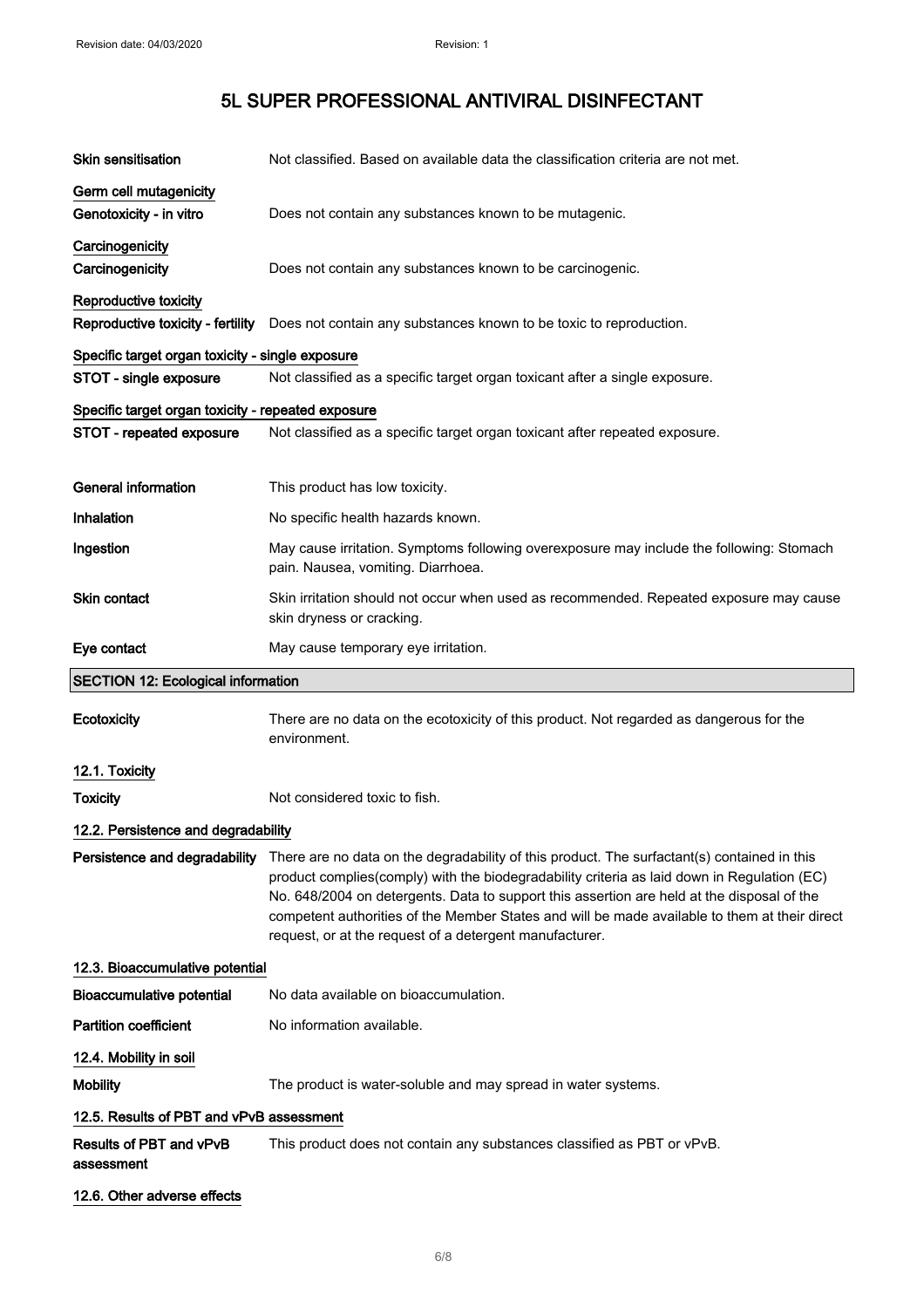| Other adverse effects                                                                                | None known.                                                                                                                                                                                                                                                                                                                                              |  |
|------------------------------------------------------------------------------------------------------|----------------------------------------------------------------------------------------------------------------------------------------------------------------------------------------------------------------------------------------------------------------------------------------------------------------------------------------------------------|--|
| <b>SECTION 13: Disposal considerations</b>                                                           |                                                                                                                                                                                                                                                                                                                                                          |  |
| 13.1. Waste treatment methods                                                                        |                                                                                                                                                                                                                                                                                                                                                          |  |
| <b>General information</b>                                                                           | The generation of waste should be minimised or avoided wherever possible.                                                                                                                                                                                                                                                                                |  |
| <b>Disposal methods</b>                                                                              | The packaging must be empty (drop-free when inverted). Wash with plenty of water. Waste<br>packaging should be collected for reuse or recycling. Refer to manufacturer/supplier for<br>information on recovery/recycling. Dispose of waste to licensed waste disposal site in<br>accordance with the requirements of the local Waste Disposal Authority. |  |
| <b>SECTION 14: Transport information</b>                                                             |                                                                                                                                                                                                                                                                                                                                                          |  |
| General                                                                                              | The product is not covered by international regulations on the transport of dangerous goods<br>(IMDG, IATA, ADR/RID).                                                                                                                                                                                                                                    |  |
| 14.1. UN number                                                                                      |                                                                                                                                                                                                                                                                                                                                                          |  |
| Not applicable.                                                                                      |                                                                                                                                                                                                                                                                                                                                                          |  |
| 14.2. UN proper shipping name                                                                        |                                                                                                                                                                                                                                                                                                                                                          |  |
| Not applicable.                                                                                      |                                                                                                                                                                                                                                                                                                                                                          |  |
| 14.3. Transport hazard class(es)                                                                     |                                                                                                                                                                                                                                                                                                                                                          |  |
| No transport warning sign required.                                                                  |                                                                                                                                                                                                                                                                                                                                                          |  |
| 14.4. Packing group                                                                                  |                                                                                                                                                                                                                                                                                                                                                          |  |
| Not applicable.                                                                                      |                                                                                                                                                                                                                                                                                                                                                          |  |
| 14.5. Environmental hazards                                                                          |                                                                                                                                                                                                                                                                                                                                                          |  |
| Environmentally hazardous substance/marine pollutant<br>No.                                          |                                                                                                                                                                                                                                                                                                                                                          |  |
| 14.6. Special precautions for user                                                                   |                                                                                                                                                                                                                                                                                                                                                          |  |
| Not applicable.                                                                                      |                                                                                                                                                                                                                                                                                                                                                          |  |
| 14.7. Transport in bulk according to Annex II of MARPOL and the IBC Code                             |                                                                                                                                                                                                                                                                                                                                                          |  |
| Transport in bulk according to Not applicable.<br>Annex II of MARPOL 73/78<br>and the IBC Code       |                                                                                                                                                                                                                                                                                                                                                          |  |
| <b>SECTION 15: Regulatory information</b>                                                            |                                                                                                                                                                                                                                                                                                                                                          |  |
| 15.1. Safety, health and environmental regulations/legislation specific for the substance or mixture |                                                                                                                                                                                                                                                                                                                                                          |  |
| <b>National regulations</b>                                                                          | Control of Substances Hazardous to Health Regulations 2002 (as amended).<br>EH40/2005 Workplace exposure limits.                                                                                                                                                                                                                                         |  |